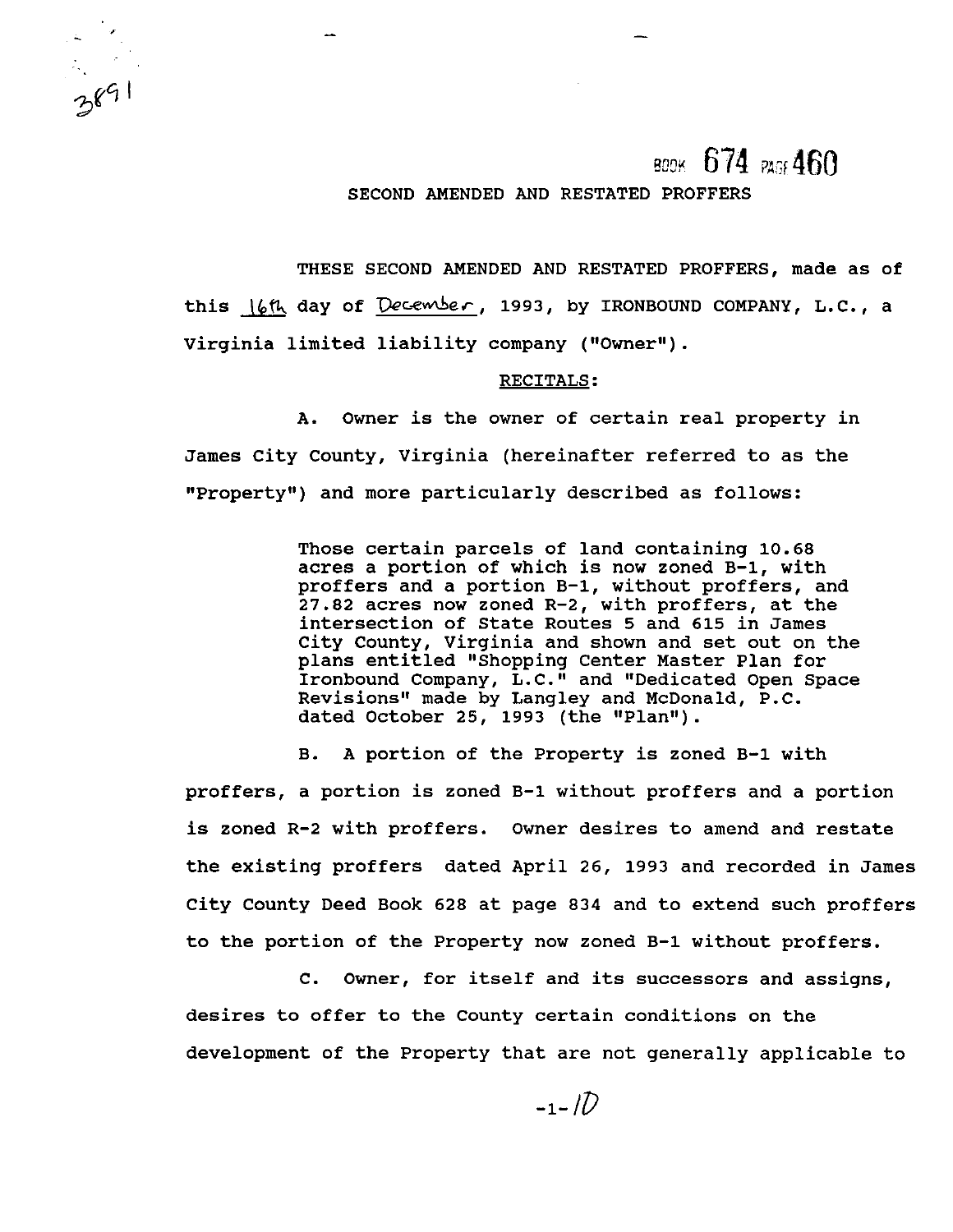# **QCC~ 674 mr** 461

land zoned B-1 or R-2 for the protection of the community that are intended to mitigate possible impacts from the development on the surrounding area.

-

NOW THEREFORE, for and in consideration of the approval by the Board of Supervisors of the County of James City of the requested rezoning, and pursuant to Section 15.1-491.1 et. seg. of the Code of Virginia, 1950, as amended, Owner agrees that it will meet and comply with all of the following conditions for the development of the Property.

#### CONDITIONS

1. Traffic Improvements. a. The turn lanes described below shall be constructed or the completion thereof bonded, with surety acceptable to the County Attorney, prior to issuance of a certificate of occupancy for the B-1 property:

(i) for southbound traffic on Route 615, a left turn lane into the principal shopping center entrance on Route 615 generally as shown on the Plan;

(ii) for traffic on northbound Route 615, a right turn lane into the principal shopping center entrance on Route 615 generally as shown on the Plan;

(iii) for northbound traffic on Route 615 turning west onto Route 5, a left turn lane;

(iv) for westbound traffic on Route 5 turning south onto Route 615, a left turn lane (including curbing along the southern right of way of Route 5, if needed);

(v) for eastbound traffic on Route 5 a left turn

 $-2-1\sqrt{2}$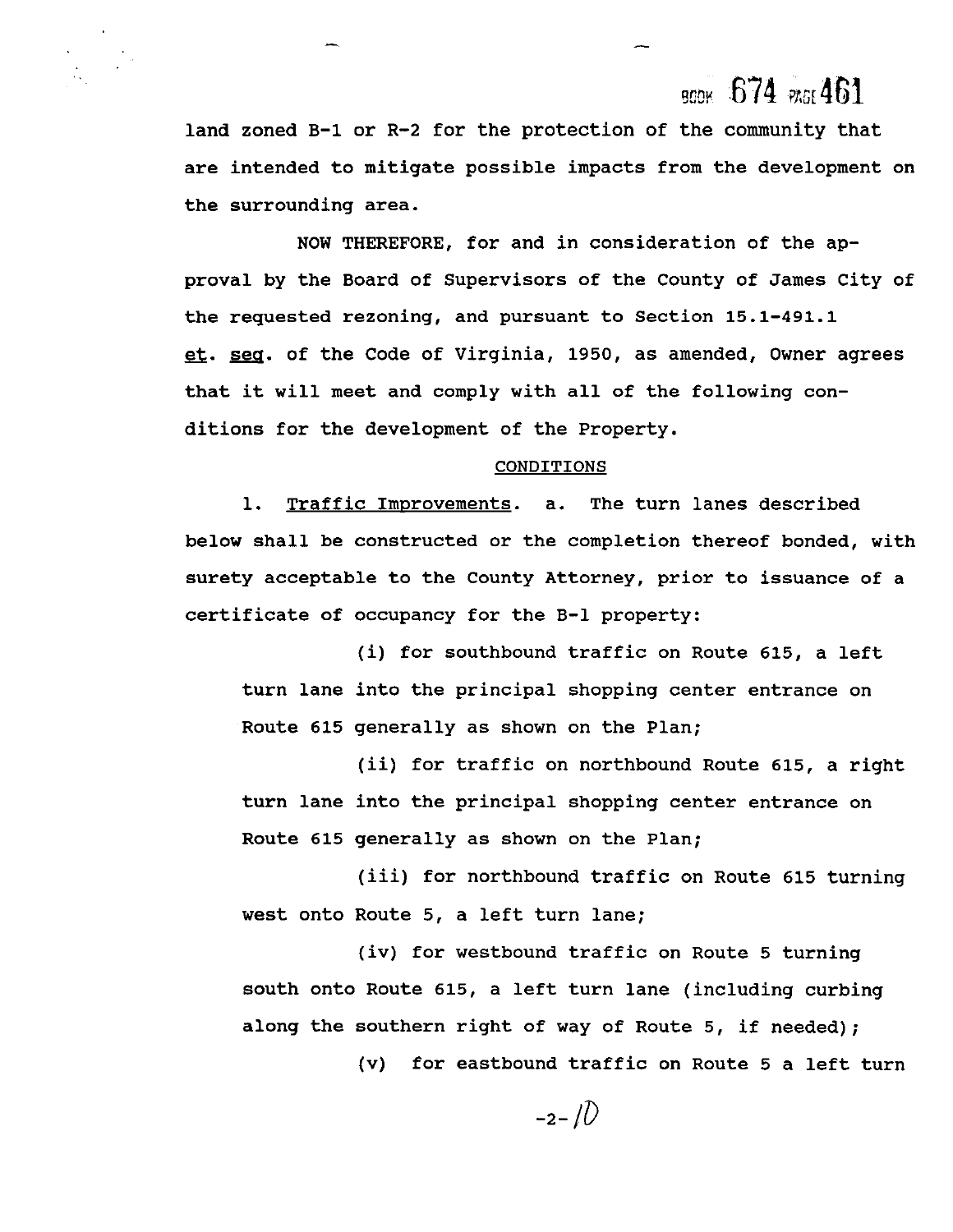$_{\rm grav}$  674  $_{\rm acc}$ 462

lane onto northbound Route 615 to be constructed within the existing Route 5 right of way;

(vi) for eastbound traffic on Route 5, a right turn lane into the shopping center entrance on Route 5; and

(vii) for westbound traffic on Route **5,** a left turn lane into the shopping center entrance on Route 5.

b. The turn lanes described below shall be constructed or the completion thereof bonded, with surety acceptable to the County Attorney, prior to issuance of a certificate of occupancy for the R-2 property:

(i) for southbound traffic on Route 615, a left turn lane into the residential entrance shown on the Plan; and

(ii) for northbound traffic on Route 615, a right turn lane into the residential entrance .

c. All turn lanes proffered above shall be constructed in accordance with the requirements of the Virginia Department of Transportation ( "VDOT" ) .

d. Owner shall install all required signal modifications to the traffic signal at the intersection of Route 5 and Route 615 to accommodate the turn lanes proffered above upon completion of the proffered turn lanes.

2. Right of Way Dedication. Owner shall, upon the request of County, dedicate to the County the portions of the Property shown on the Plan as right of way to be dedicated to VDOT along the Route 5 and Route 615 frontage of the Property.

$$
-3-10
$$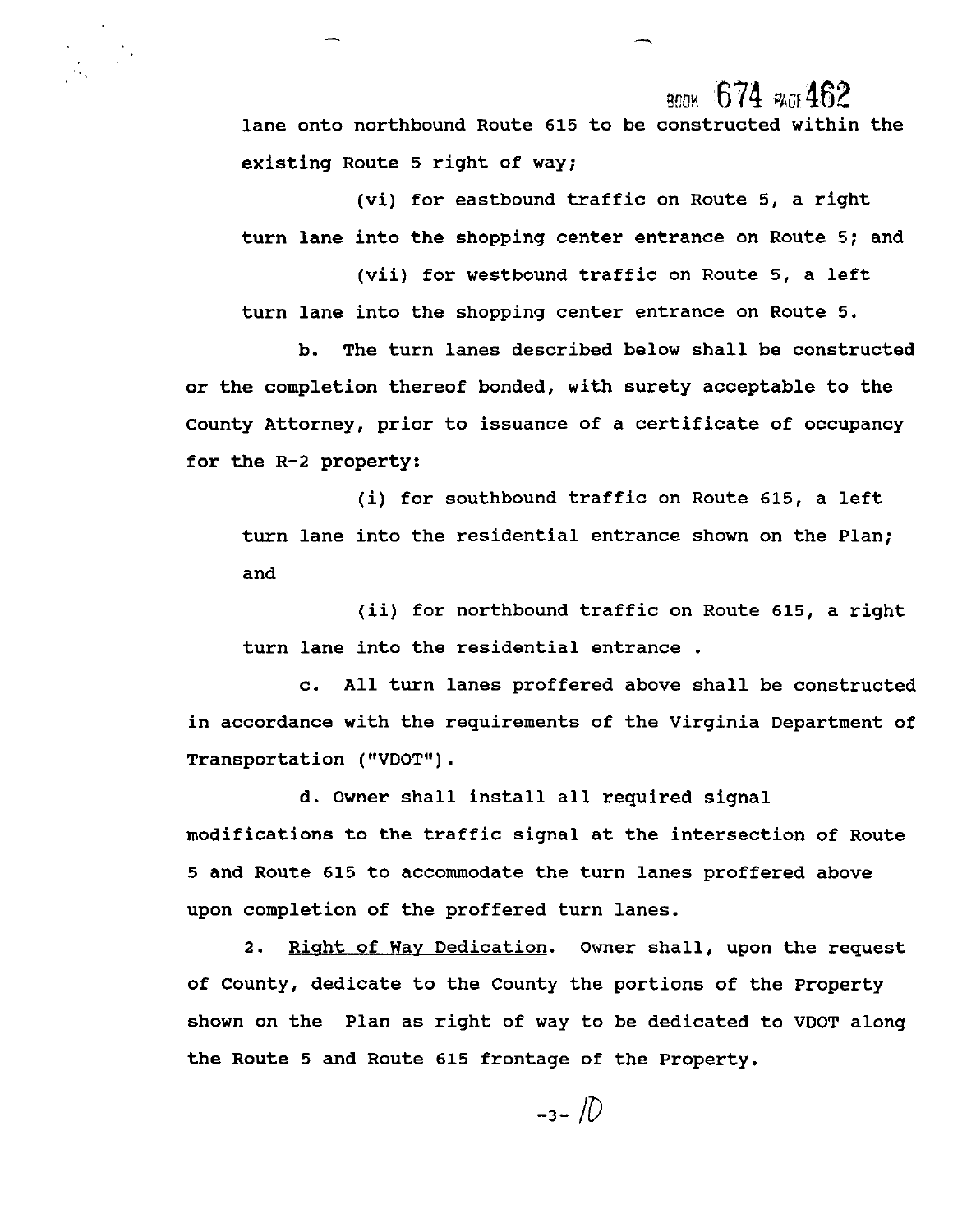# воек 674 жд 463

3. Entrances. There shall be two (2) entrances to the property zoned B-1 from Route 615 and one entrance to the Property zoned B-1 from Route 5 located generally as shown on the Plan. The service entrance to the B-1 property from Ironbound Road shall be constructed opposite and, to the extent possible and as permitted by VDOT, aligned with the entrance to the Clara Byrd Baker Elementary School. Owner shall install a "Delivery Vehicles Only" or similarly worded sign at the service entrance. If and when requested by VDOT, Owner shall make the necessary alterations and improvements to the entrances on Route 615 proffered above to install (or pay the costs of installation of) a traffic signal at the intersection of the service entrance to the B-1 property and the entrance to the Elementary School and to take such steps requested by VDOT to prevent traffic from turning left from southbound Ironbound Road into the principal shopping center entrance to the B-1 property or from leaving the principal entrance and turning left onto southbound Ironbound Road.

4. Stormwater Management. BMPs shall be designed, installed and maintained to control surface water runoff from the Property meeting the requirements of the County's Chesapeake Bay Preservation ordinance. The stormwater detention basin shall be located in the lower reaches of the major ravine system in the northeastern part of the Property.

5. Conservation Area. The area shown as "Conservation Area" on the Plan shall be left undisturbed and shall remain in its natural state, except for utilities and recreational

 $-4-1D$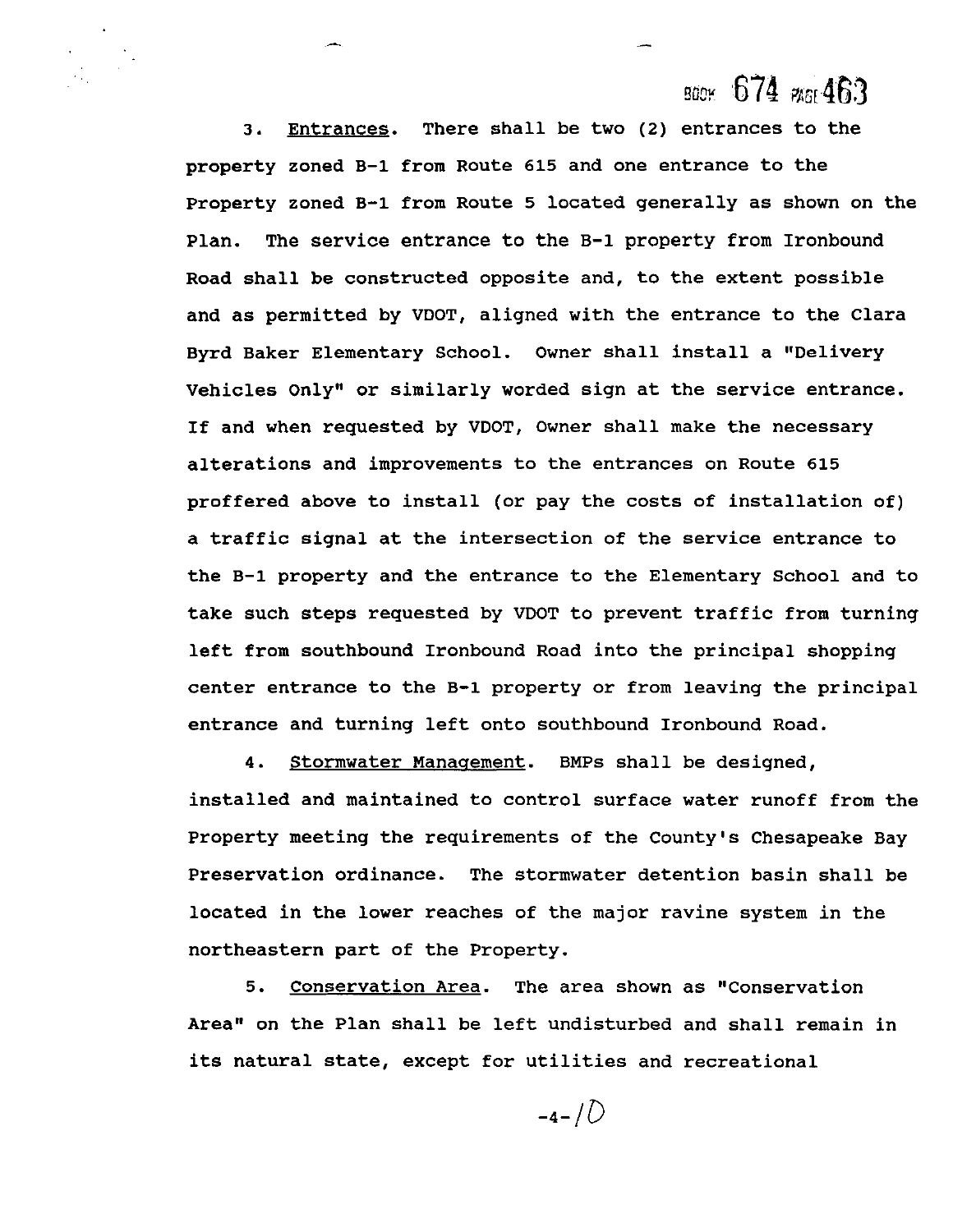## $_{\rm AGN}$  674  $_{\rm AGN}$ 464

facilities approved by the County Engineer and stormwater BMPs and other sedimentation and erosion control structures and devices proffered pursuant to condition **4** hereof. Except as permitted by the preceding sentence, no land disturbing, clearing or building shall take place in the Conservation Area. No lot platted in the R-2 area shall encroach into the Conservation Area.

 $\mathcal{L}_{\mathcal{L}}$ 

6. Conservation Area Maintenance. The Conservation Area shall be conveyed to a property owners' association satisfactory to the County Attorney to be organized by the developer in which all lot owners shall be members and which shall be responsible for maintenance, including maintenance of stormwater BMPs and other sedimentation and erosion and control structures or devices located in such Conservation Area, and trash removal in such area. Until conveyance of such area to the property owners' association, Owner shall be responsible for such maintenance. If requested by the County, Owner or the homeowners' association shall grant to the County a conservation easement over the Conversation Area in form and substance satisfactory to the County and Owner or the association. Before final approval of any subdivision plat or site plan of the B-1 portion of the Property, the owner(s) of the B-1 property shall enter into an agreement with the owner of the R-2 property in form satisfactory to the County Attorney, providing that the owner(s) of the B-1 property will contribute on an equitable basis to the costs of the maintenance of the stormwater BMP to be located in the

 $-5 - 10$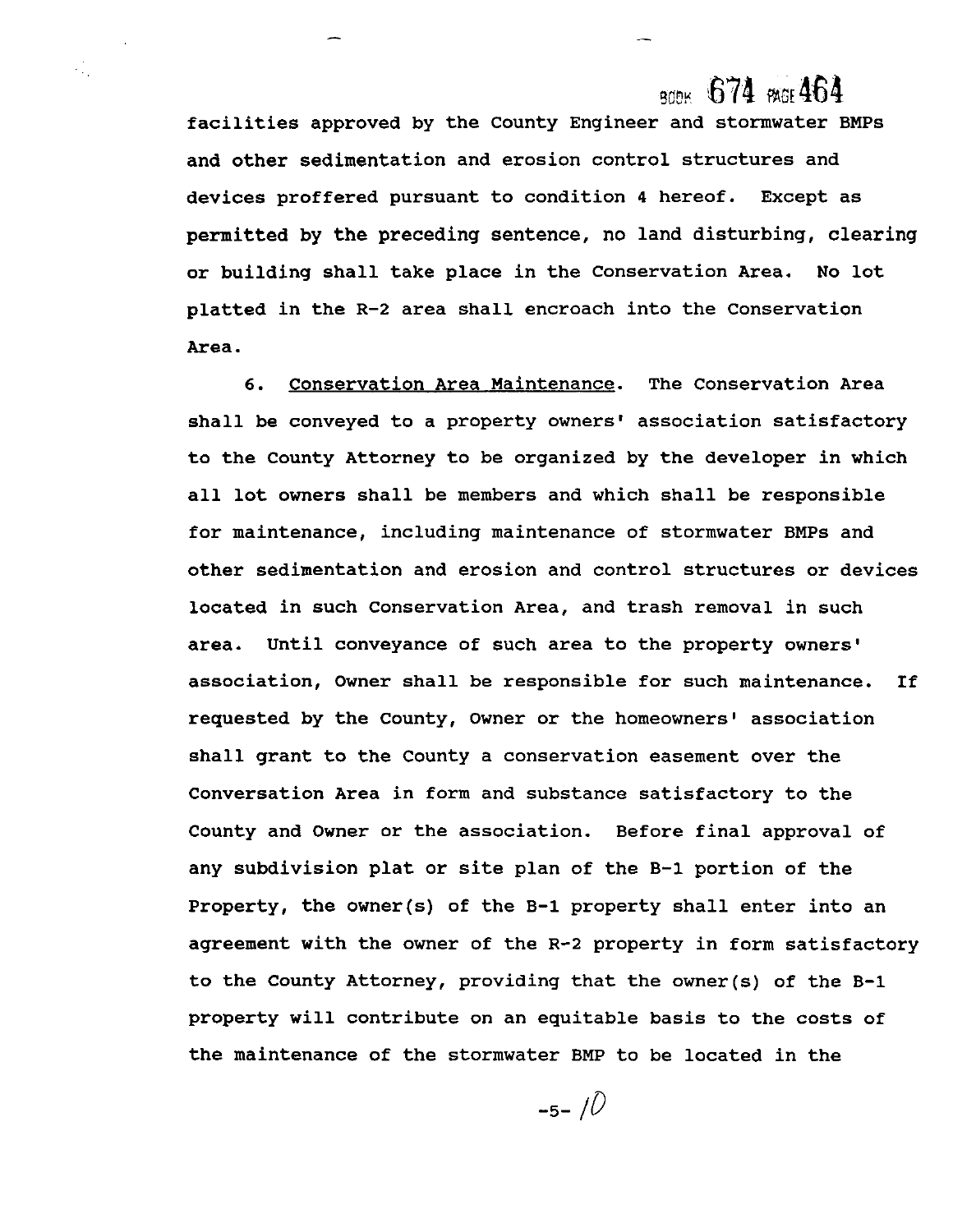$\frac{1}{200}$  674  $\frac{1}{200}$  465

Conservation Area.

 $\sim 10$ 

7. Shopping Center Use. The entire 10.68 acres of the B-1 portion of the Property shall be used only for a "shopping center" as hereinafter defined (which may be constructed in phases) and two outparcels as shown on the Plan. The shopping center and out parcels shall contain no more than 90,000 square feet of floor area (as defined in the Zoning Ordinance) except for loading docks and loading areas for the grocery store. For the purposes of this Proffer a shopping center is defined as:

> A group of one (1) or more architecturally unified commercial establishments built on a site (which may include out parcels) which is planned, developed, owned and managed as an operating unit and which provides onsite parking in definite relationship to the types and sizes of the commercial establishments therein and which may include retail and office uses.

The following uses, which otherwise are permitted under the B-1 classification of the Zoning Ordinance, shall not be permitted on any of the area zoned B-1:

> Automobile service stations; Hotels, motels, tourist homes and convention centers; Schools, fire stations, post offices, houses of worship and libraries; Cemeteries; Marinas, docks, piers, yacht, boat basins; Wholesale and retail marine or waterfront businesses, Radio and television stations and accessory antenna or towers,

Convenience store with sale of fuel.

8. Residential Use. A maximum of 63 single-family detached residential lots only shall be permitted on the property to be rezoned R-2. No other residential use shall be made of the

 $-6-10$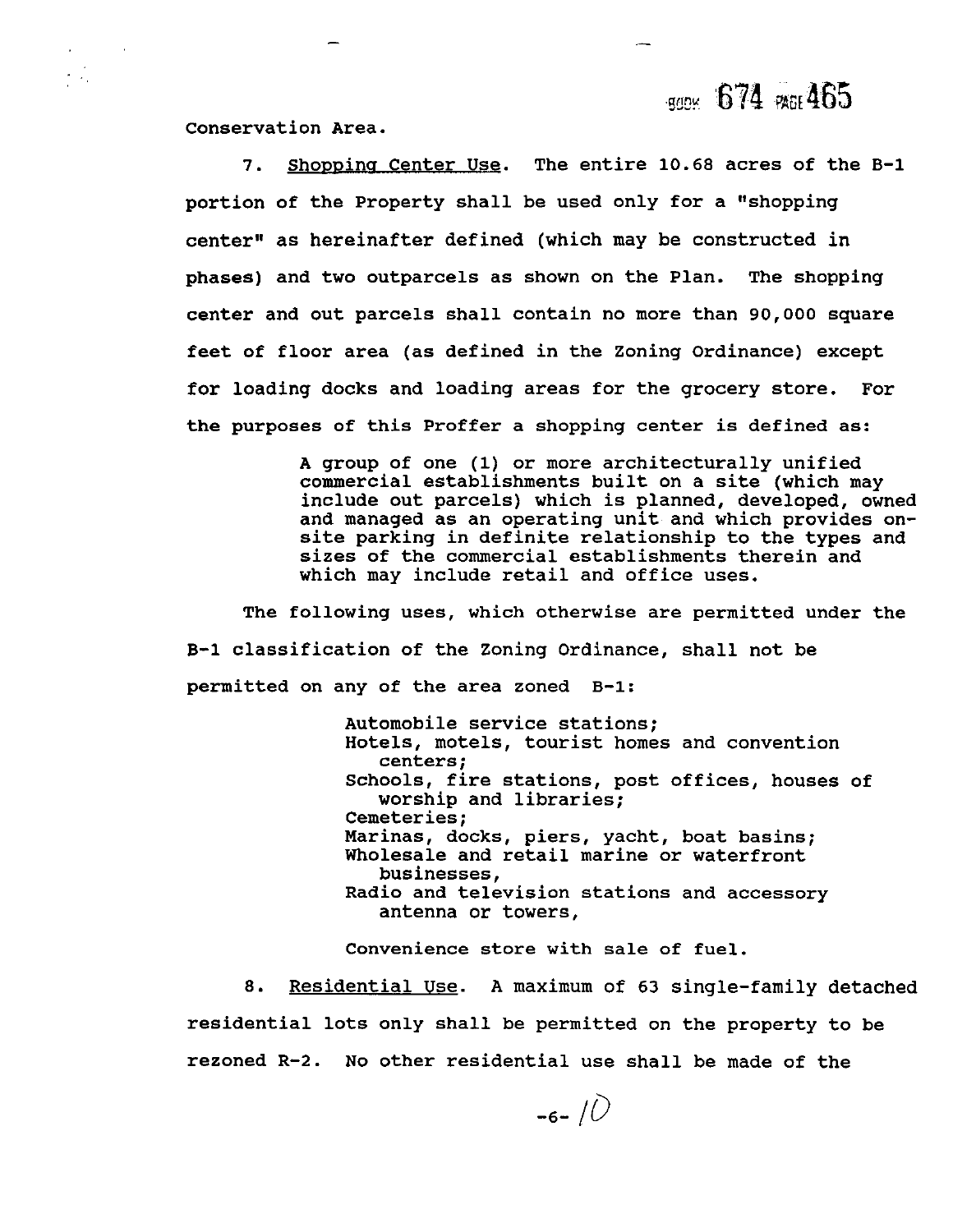# **m \$74** ~466

-

property rezoned R-2. No more than one single family dwelling shall be built on each lot.

9. Internal Buffer. There shall be a buffer area **75'** in width in the area of the northern boundary line of the R-2 property area where it abuts at the **B-1** property in the location shown on the Plan. Such buffer shall remain in its natural state, except for pedestrian paths, utilities, stormwater BMPs and other sedimentation and erosion control structures and devices proffered, and shall be augmented where necessary by additional planting, if requested, by the Development Review Committee of the County.

10. Open Space. Areas shown as "Designated Open Space" in the R-2 area on the Plan shall be left in their natural vegetated state, except for utilities and recreational facilities approved by the Development Review Committee or landscaped in accordance with plans approved by the Development Review Committee. If grading, as approved by the Development Review Committee, of any part of such areas requires the removal of natural vegetation, such vegetation shall be replaced with appropriate screen planting approved by the Development Review Committee. Such Designated Open Areas shall be conveyed to the aforementioned property owners' association which shall be responsible for all maintenance and trash removal in such areas. Until conveyance of such areas to the association, Owner shall be responsible for such maintenance.

11. Public Roads. All streets and roads in the R-2

 $-7 - 10$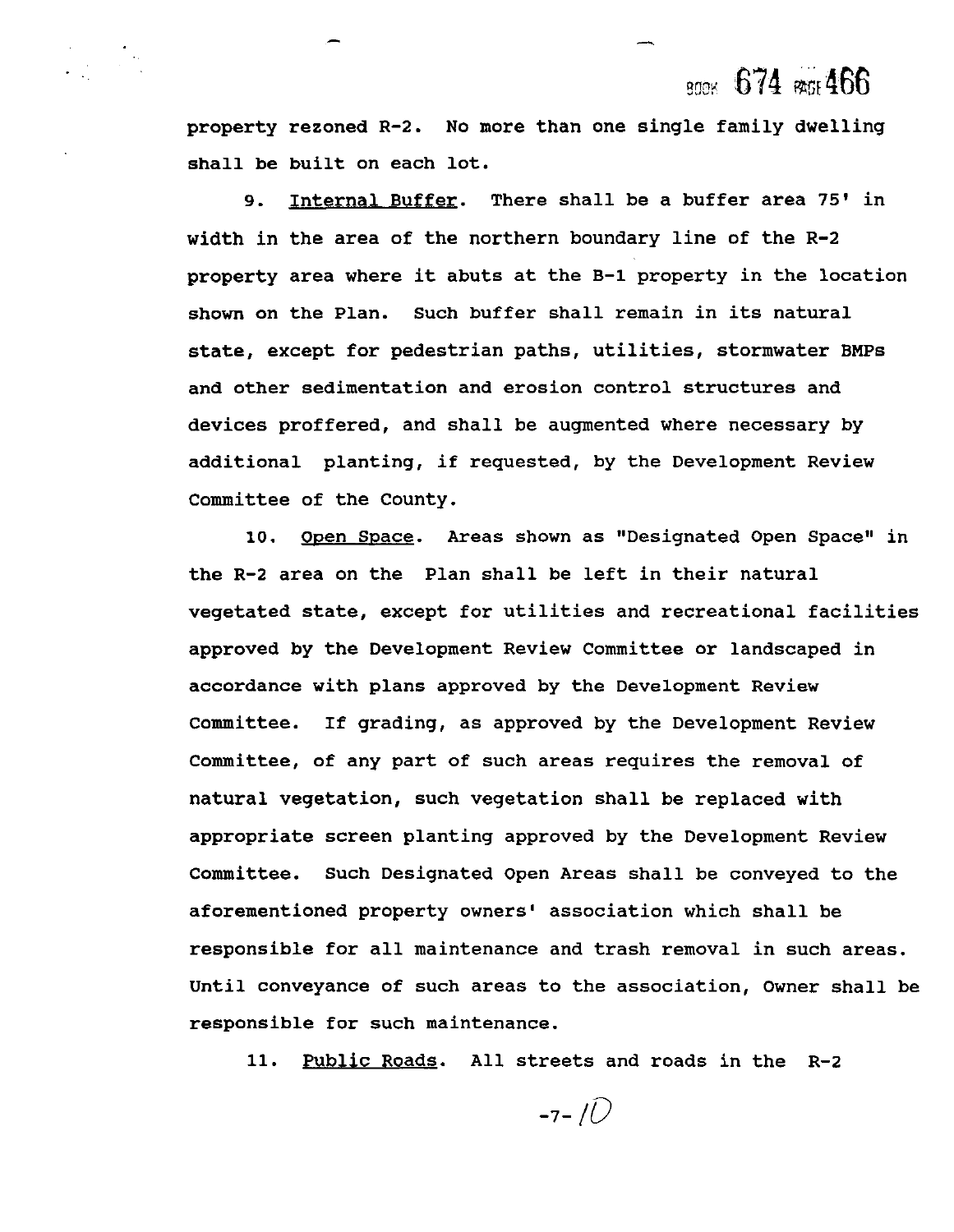## ROOK 674 PAGE 467

portion of the property shall be built to the specifications of VDOT and shall be dedicated to it for maintenance.

12. Greenbelt Buffer. Owner shall designate a greenbelt buffer **50'** in width in the location shown on the Plan along the Route **5** and Route 615 frontage of the B-1 property. Such greenbelt buffer shall contain enhanced landscaping in accordance with a landscape plan approved by the Development Review Committee. No improvements shall be located in the greenbelt buffer except for approved utilities, signs, sidewalks, bikeways and entrances as approved by the Development Review Committee.

13. Signs. The shopping center's primary sign shall be a monument type sign with a height not to exceed 10 feet and shall be located generally as shown on the Plan. Illuminated building graphics (other than internally illuminated block letter building mounted signs), lighted building trim and accents shall be prohibited. Internally illuminated block letter building mounted signs are not prohibited by this condition.

14. Architectural. The buildings (exclusive of roofing) in the B-1 property shall be constructed with exterior building materials of synthetic stucco, brick, wood or glass or some combination thereof and shall be of harmonious and/or uniform architectural design as determined by the Director of Planning and of neutral colors. Owner shall endeavor to design the buildings within the shopping center with varied roof lines, wall articulations, window placements and other features to attempt to reduce the mass and unbroken building lines that may occur in

 $-8-\sqrt{2}$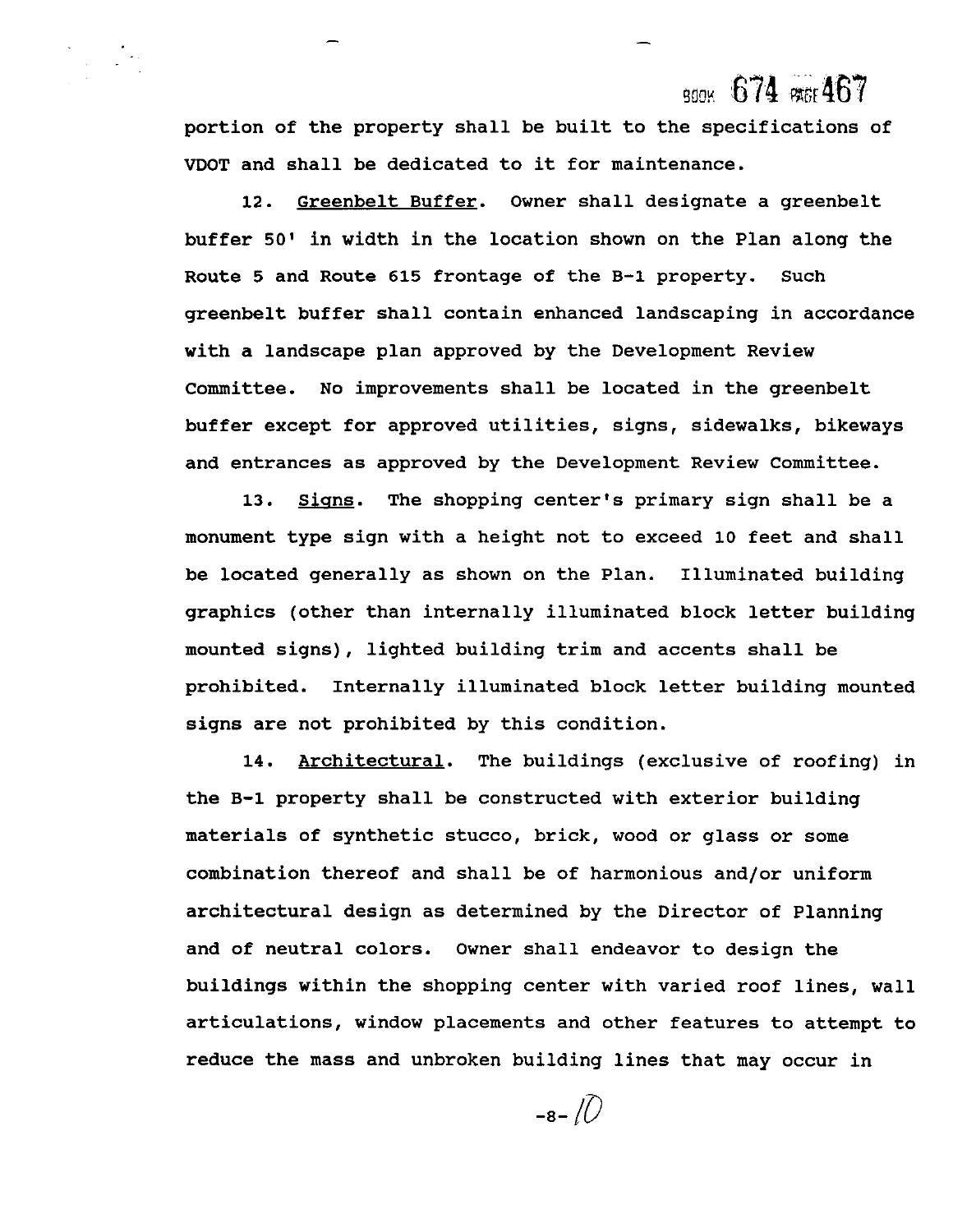## BCOM  $674$  PAGE 468

certain standard building designs. No building in the **B-1**  portion of the Property shall have a plain concrete block or metal facade facing Route **5** or Route **615.** 

**15.** Screeninq. Mechanical equipment and dumpsters serving buildings on the B-1 portion of the Property shall be screened (visually and for noise) from Route **5** and Route **615** by screening approved by the Development Review Committee.

**16.** Service Areas and Parking. Service bays and loading docks for buildings located on the outparcels in the **B-1** portion of the Property shall not be located on the side of the building fronting on Route **5.** Parking spaces serving the outparcels shall be placed behind the building face fronting on Route 5.

17. Bikewavs. Owner shall construct Class **I11** bikeways as defined in Williamsburg/James City/York **2010** Regional Bikeway System Plan along the Route 5 and Route 615 frontage of the Property.

**18.** pedestrian Path. Owner shall provide a pedestrian path between the **B-1** and the R-2 portions of the Property in a location approved by the Development Review Committee.

**19.** School Zone Sians. Owner shall purchase and install (or pay the cost of the purchase and installation of) two school zone signs along Route **615** in front of Clara Byrd Baker School.

IN WITNESS WHEREOF, Owner, intending to be legally bound, has duly executed these Proffers.

IRONBOUND COMPANY 145 L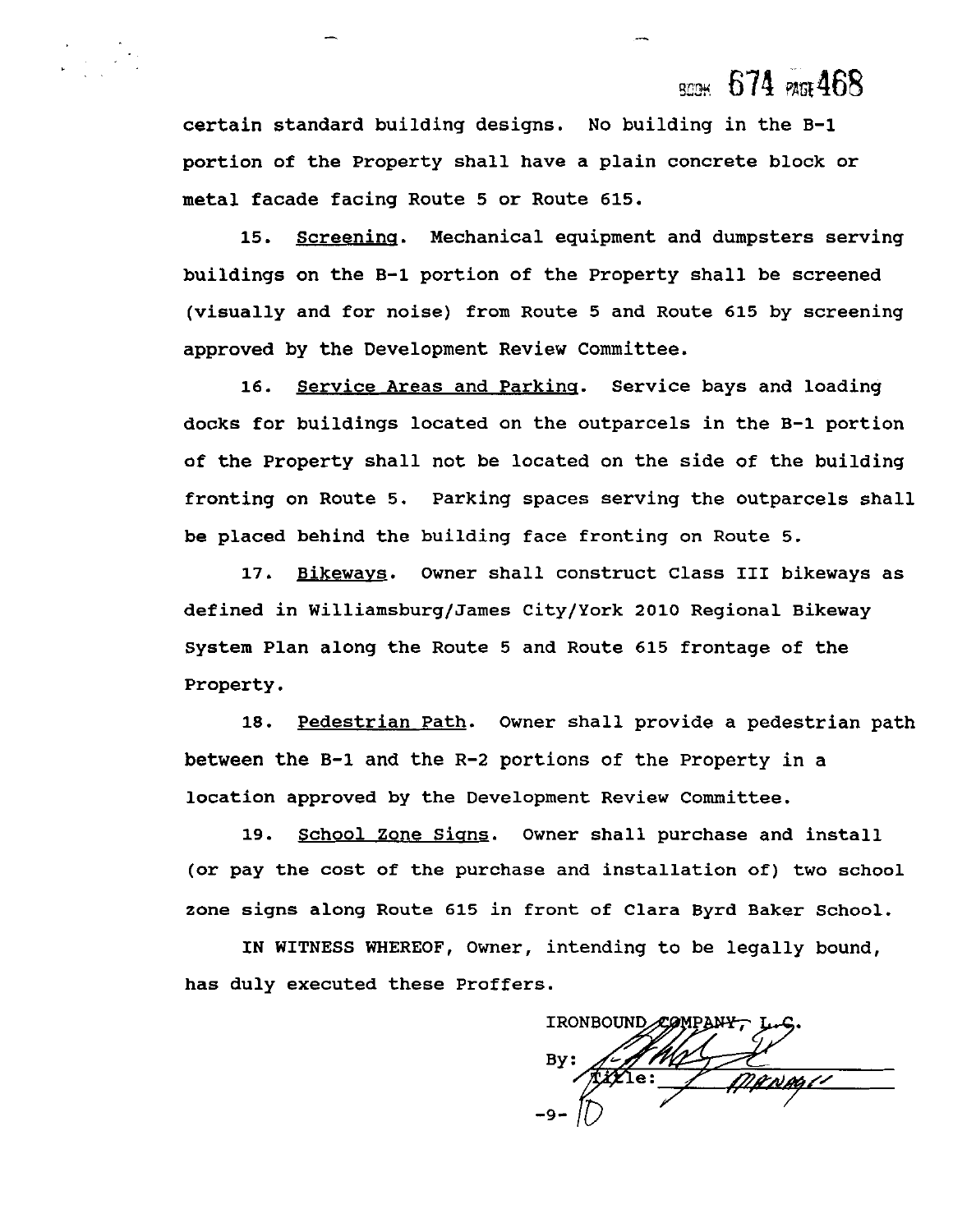# всек. 674 PAGE 469

## STATE OF VIRGINIA AT LARGE

CITY OF WILLIAMSBURG, to-wit:

The foregoing instrument was acknowledged before me this  $\frac{1}{\ell}$  day of  $\frac{1}{\ell}$  1993, by  $\ell$ via Waltin  $\mathbf{r}$ of IRONBOUND COMPANY, L.C., on behalf <u>Ienez w</u> of the company. **NOTA** My commission expires:

VIRGINIA: City of Williamsburg and County of James City, to Wit: In the Clerk's office of the Circuit Court of the City of Williamsburg and County of James City the  $\mathcal{L}$  day of  $\mathcal{L}$   $\mathcal{L}$   $\mathcal{L}$   $\mathcal{L}$   $\mathcal{L}$   $\mathcal{L}$   $\mathcal{L}$   $\mathcal{L}$   $\mathcal{L}$   $\mathcal{L}$   $\mathcal{L}$   $\mathcal{L}$   $\mathcal{L}$   $\mathcal{L}$   $\mathcal{L}$   $\mathcal{L}$   $\mathcal{L}$   $\mathcal{L}$   $\mathcal{L}$   $\mathcal{L}$   $\mathcal{L}$   $\mathcal{L}$   $\mathcal{L}$ admitted to record at  $G: \lambda \circ \text{O}$  o'clock Teste: Helene's, Ward, Clerk **Deptity Clerk**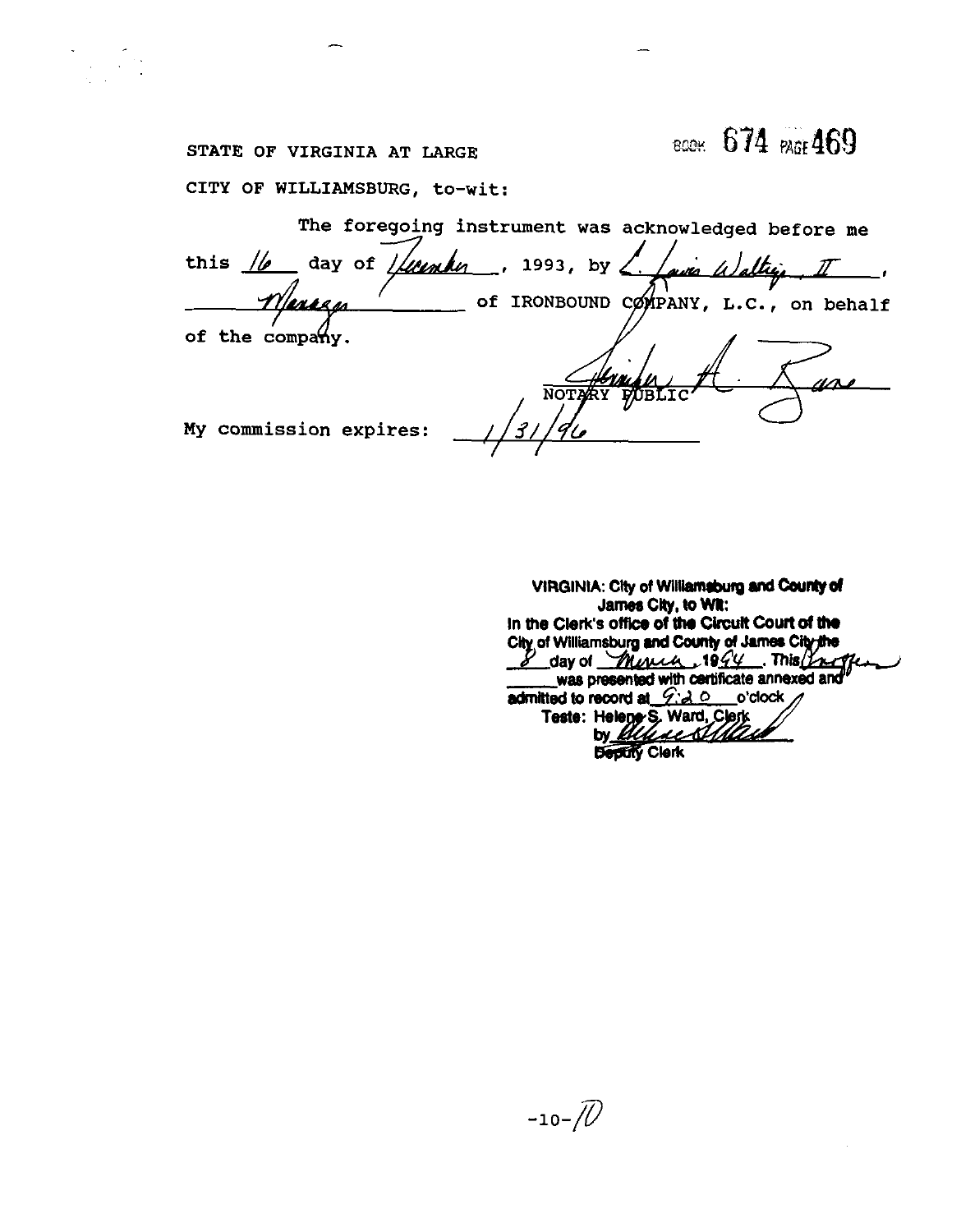**BOON** 355 PAGE 614

LLEN, TAYLOR HOWARD

 $By: *William C* \times$ aw ard  $+$ SEAL $)$ WILLIAM C. HOWARD her Attorney-in-Fact

STATE OF VIRGINIA

state of virginia<br>City/<del>County</del> of *QUNQQUY Treury*, to-wit:

The foregoing instrument was acknowledged before me this Bul day of *December*, 19%, by William C. Howard,

as Attorney-in-Fact for Ellen Taylor Howard.

<u>Jua A. Howard</u>

My commission expires:  $7 - 10 - 37$ 

VIRGINIA: City of Williamsburg and County of

Jamen (157, to wit In the Clork is off to of the Circuit Court of the  $\frac{c_{15}}{26}$  and  $\frac{1}{2}$ The County of Janes City Cho d with cortificate annoxed and \_o'clock admittel Ward, Clory  $T$ coto. -Co Dupaty Clerk

SHORT, SHORT, TELSTAD & KERR, P.C., ATTORNEYS AT LAW. 710 DENBIGH BLVD., BLDG, #1, SUITE A. NEWPORT NEWS, VA. 23602

 $\label{eq:2} \frac{1}{2}\sum_{i=1}^n\frac{1}{2}\sum_{j=1}^n\sum_{j=1}^n\sum_{j=1}^n\sum_{j=1}^n\sum_{j=1}^n\sum_{j=1}^n\sum_{j=1}^n\sum_{j=1}^n\sum_{j=1}^n\sum_{j=1}^n\sum_{j=1}^n\sum_{j=1}^n\sum_{j=1}^n\sum_{j=1}^n\sum_{j=1}^n\sum_{j=1}^n\sum_{j=1}^n\sum_{j=1}^n\sum_{j=1}^n\sum_{j=1}^n\sum_{j=1}^n\sum_{$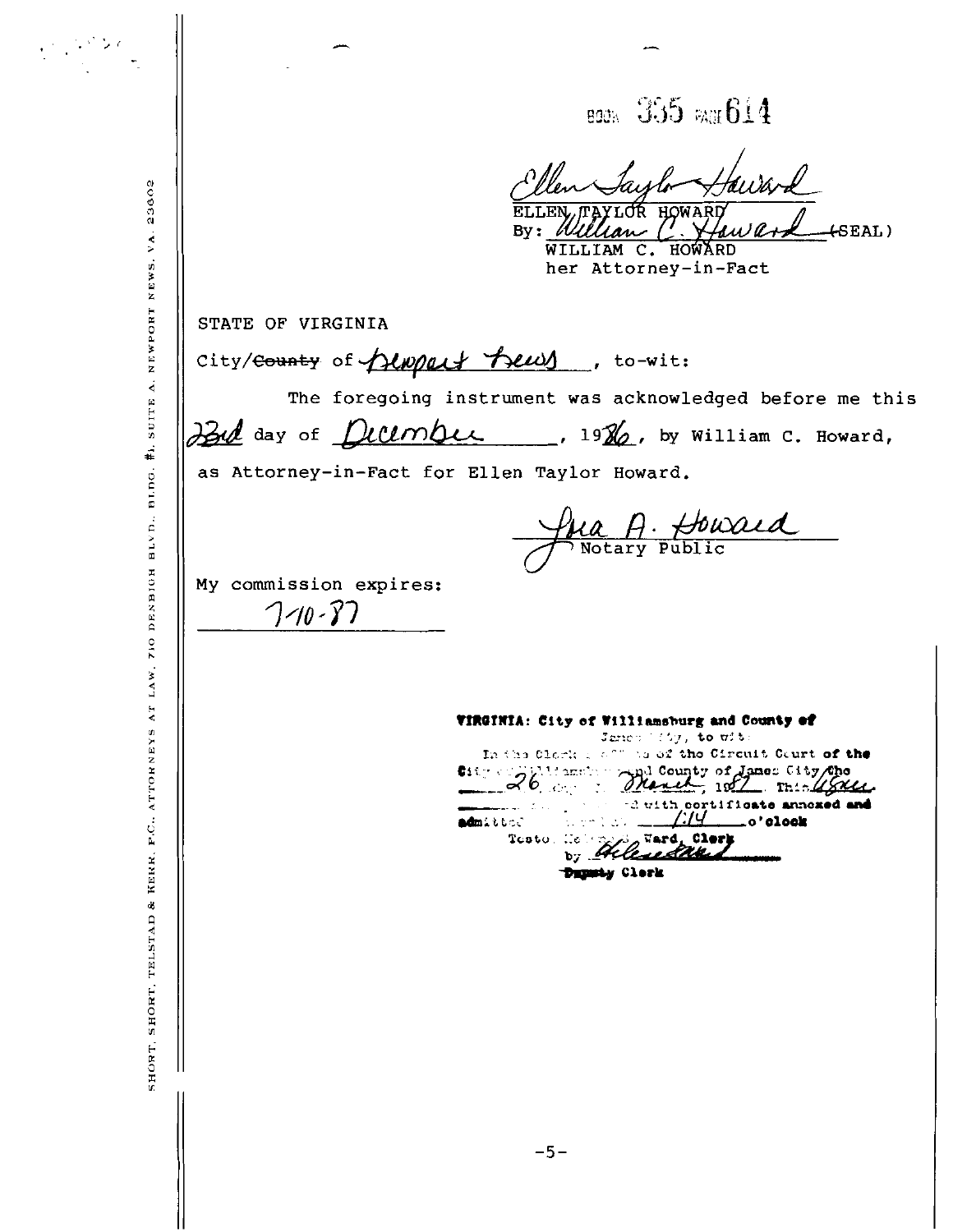#### WEALTH OF VIRGINIA **CON**

 $\overline{\phantom{m}}$ 



-

 $\sim$ 

to smccol.

 $\frac{1}{4}$ 

 $\begin{array}{l} \mathcal{D}^{\alpha}(\mathcal{A},\mathcal{C})\\ \mathcal{D}^{\alpha\beta}(\mathcal{C},\mathcal{C}) \end{array}$ 

 $\sim$ 

# OFFICIAL RECEIPT<br>WILLIAMSBURG/JAMES CITY COUNTY CIRCUIT<br>DEED RECEIPT

| YI<br>DATE: 03/08/94 TIME: 09:20:21 ACCOUNT: 095CLR940003891 RECEIPT: 94000006050 |                               | ♪: |
|-----------------------------------------------------------------------------------|-------------------------------|----|
| REG: WB04 TYPE: OTHER PAYMENT: FULL PAYMENT<br>CASHIER: CHB                       |                               |    |
| INSTRUMENT : 940003891 BOOK:<br>O PASE:                                           | 0 RECORDED: 03/08/94 AT 09:20 |    |
| SRANTOR NAME : IRONBOUND CDMPANY LC                                               | EX: N LOCALITY: CD            |    |
| GRANTEE NAME : IRONBOUND COMPANY LC                                               | EX: N<br>PERCENT: 100%        |    |
| AND ADDRESS :                                                                     |                               |    |
| RECEIVED OF : JCCO                                                                | DATE OF DEED: 12/16/93        |    |
| CHECK :<br>\$19.00                                                                |                               |    |
| DESCRIPTION 1: 10,68 AC SHOPPING CENTER NASTER PLAN                               |                               |    |
| E: AMENDED & RESTATED PROFFERS                                                    |                               |    |
| .00.<br>ASSUME/VAL:<br>CONSIDERATION:                                             | MAP:<br>.00                   |    |
| CODE DESCRIPTION<br>301 DEEDS<br>PAID.                                            | CODE DESCRIPTION<br>PAID      |    |
| DEEDS<br>301.<br>145.<br>18.00                                                    | 7SLF<br>1.00                  |    |
|                                                                                   | TENDERED.<br>19.00            |    |
|                                                                                   | 19.00<br>AMOUNT PAID:         |    |
|                                                                                   | CHANGE AMT:<br>.00            |    |
|                                                                                   |                               |    |

CLERK OF COURT: HELENE S. WARD

DC-18 (7/93)